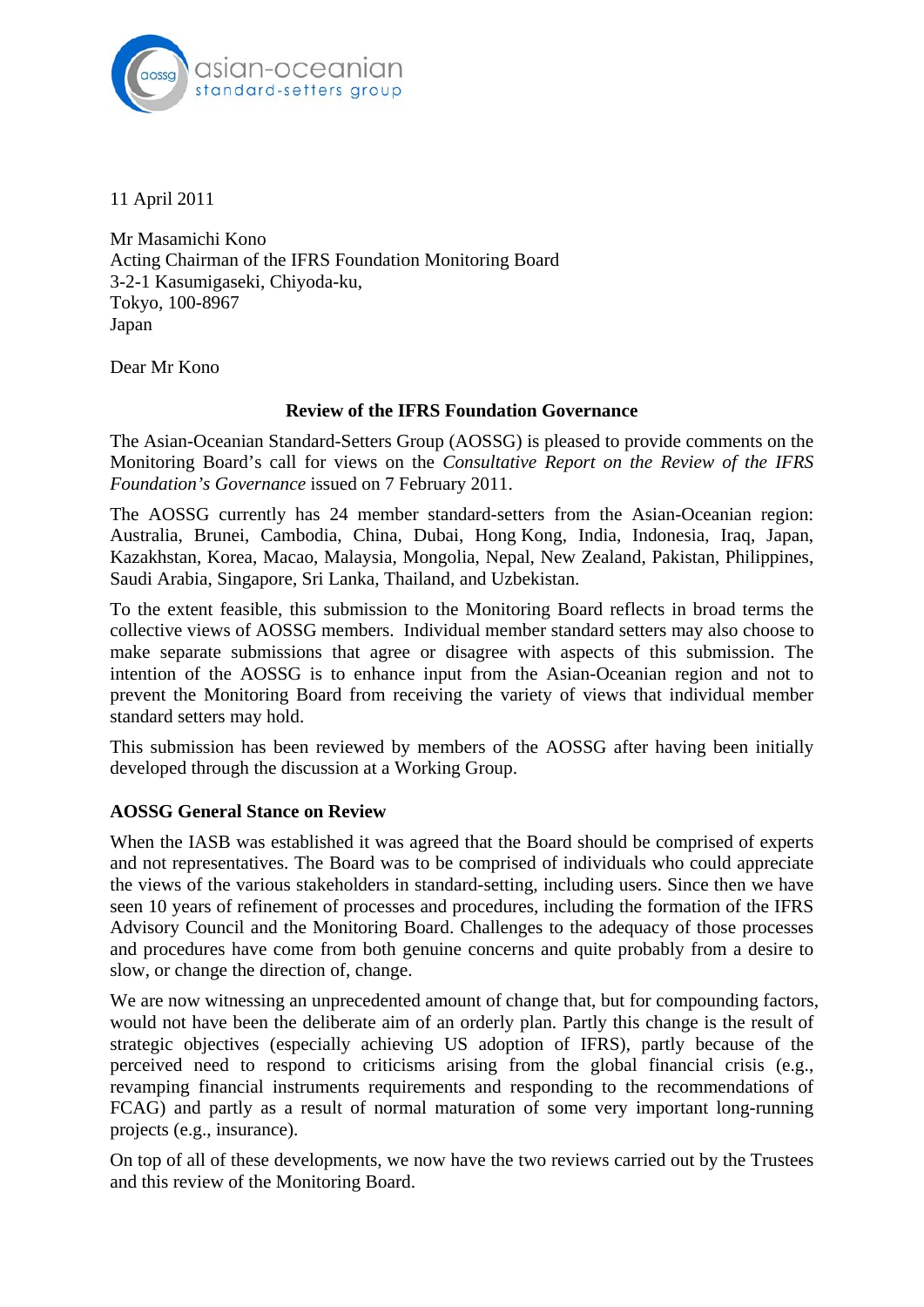In our region, where convergence with or adoption of IFRS is being carried out in many jurisdictions now or in the next few years (see below), the instability from the combination of the above developments can only be characterised as being of very unfortunate timing and complicating for the tasks of transition. Accordingly, we call upon the Monitoring Board, the Trustees and the IASB to work jointly to provide an improved but controlled environment in which the trauma of our changes can be minimised.

We note that we have member jurisdictions in a variety of situations, including those that:

- (a) have adopted IFRS since 2005 (e.g., Australia, Hong Kong);
- (b) have recently adopted IFRS (e.g., Korea)
- (c) will require application of IFRS from a specified future date;
- (d) are converging their domestic GAAP with IFRS, with a view to considering adopting IFRS at some unspecified date in the future, while permitting the voluntary application of IFRS (e.g., Japan); and
- (e) are converging their domestic GAAP with IFRS, but do not yet permit the use of IFRS  $(e.g., China, India, Malaysia<sup>1</sup>, and Singapore<sup>2</sup>).$

We support the existence of a Monitoring Board, and expect it will play a part in ensuring that the IASB and Trustees are operating as they should. In essence, we wish to see the Monitoring Board providing independent assurance that the governance of the Trustees is being carried out appropriately and that the due processes of the IASB are satisfactorily applied. We also wish to see that Board acting as an independent scrutineer of appointment processes for the Trustees and the IASB. That independent assurance would give comfort to those who have, or plan to, adopt IFRS or converge with IFRS, and help avoid political interference in the standard setting process.

We do not wish to see the Monitoring Board undermining its own independence in any way, especially by being involved in technical debates, including agenda setting, at the IASB. The authority of the Monitoring Board's views should, like an auditor, come only from independence and quality. There should be no confusion between the roles of the Monitoring Board and the Trustees. We would particularly oppose any suggestion that the Monitoring Board has an executive role.

Our views are expressed in detail in Attachment A, following the questions asked in the request for views.

If you have any queries regarding any matters in this submission, please contact us.

Yours sincerely

1

Ikuo Nishikawa

Chairman of the AOSSG

KM. Stevenson

Kevin Stevenson Vice-chairman of the AOSSG

<sup>&</sup>lt;sup>1</sup> Foreign companies listed on a stock exchange in Malaysia are allowed to use IFRS.

 $2$  Singapore companies are allowed to apply the IFRS subject to the approval of the Accounting and Corporate Regulatory Authority.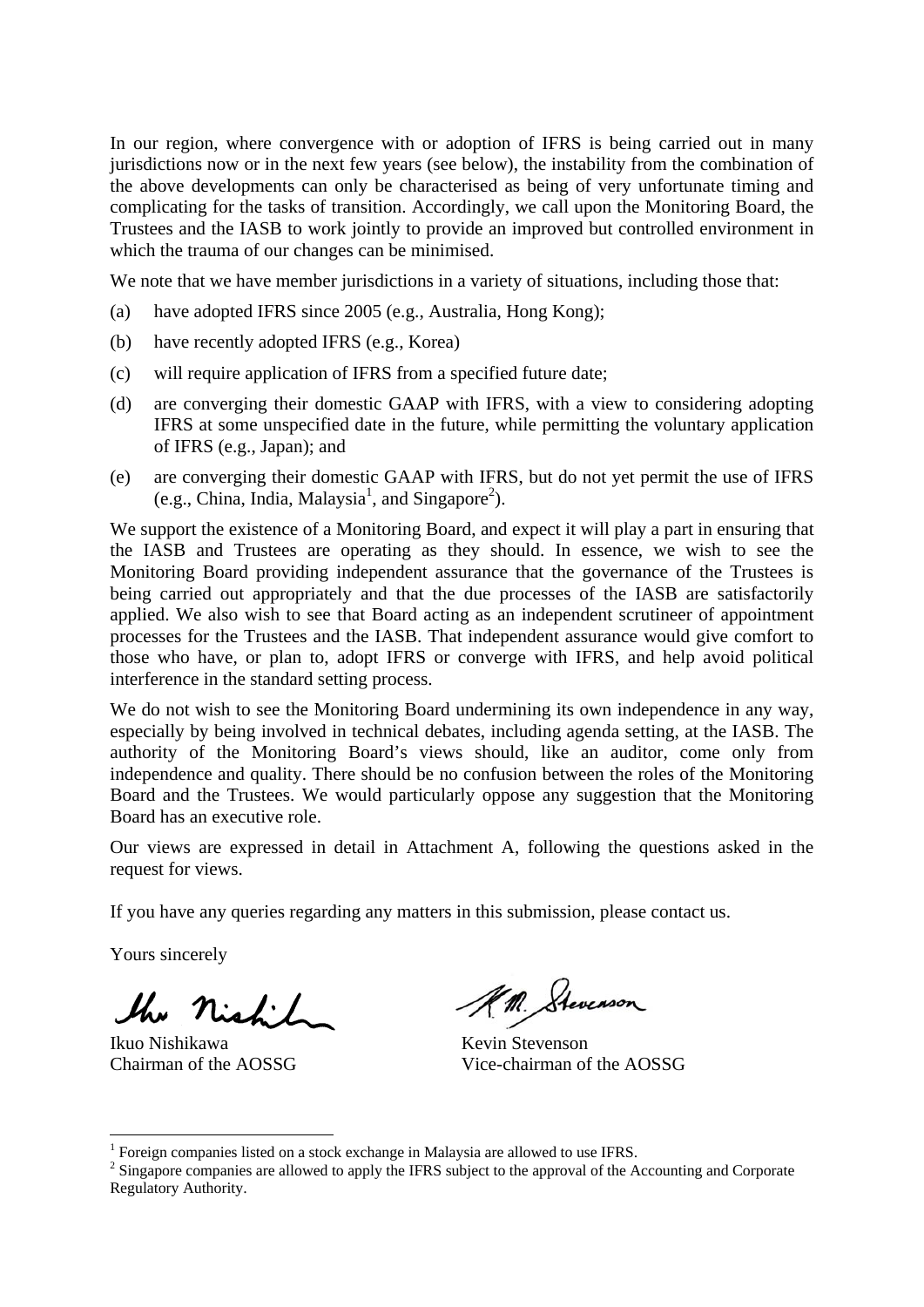

# **Attachment A AOSSG Responses to Monitoring Board Proposals and Questions**

### *Introduction*

The following sets out the proposals and questions raised by the Monitoring Board and the responses of the AOSSG. The order follows that of the Board's review.

### *(1) Monitoring Board Proposal*

#### IASB:

Undertake concrete efforts to improve identification of candidates to ensure IASB membership from diverse geographical and professional backgrounds in order to provide for further objectivity and impartiality of the decision-making process, while maintaining professional competence and practical experience as the primary qualifications.

*Question 1:* 

- *Do you agree with the proposal to urge concrete efforts to deepen the pool of candidates for IASB membership from diverse geographical and professional backgrounds? Please provide reasons for your agreement/disagreement.* 

#### **AOSSG Response**

**1.1 The AOSSG is more concerned with ensuring that the IASB has adequate expertise relevant to the setting of international financial reporting standards than it is in having more representation of diverse geographical and professional backgrounds. The Board is already large and reasonably diverse. However, the AOSSG would always support endeavours by the Trustees to identify potential candidates (to ensure an adequate pool for the Trustees to consider) and would aim to ensure that there are as many as possible identified in our region. The AOSSG is pleased to assist Trustees in this regard and hope other regions would do likewise.** 

#### *(2) Monitoring Board Proposal*

Separate the roles of the IASB Chair and the CEO of the Foundation to safeguard the independence of the standard-setting process led by the IASB Chair and to avoid undue conflicts of interest as the CEO of the Foundation manages all the other aspects of the Foundation's functions, including IASB oversight.

*Question 2:* 

- *Do you agree with the proposal to separate the roles of the IASB Chair and the CEO of the IFRS Foundation, and if so would you have suggestions on how to formalize this? Please provide reasons for your agreement/ disagreement.*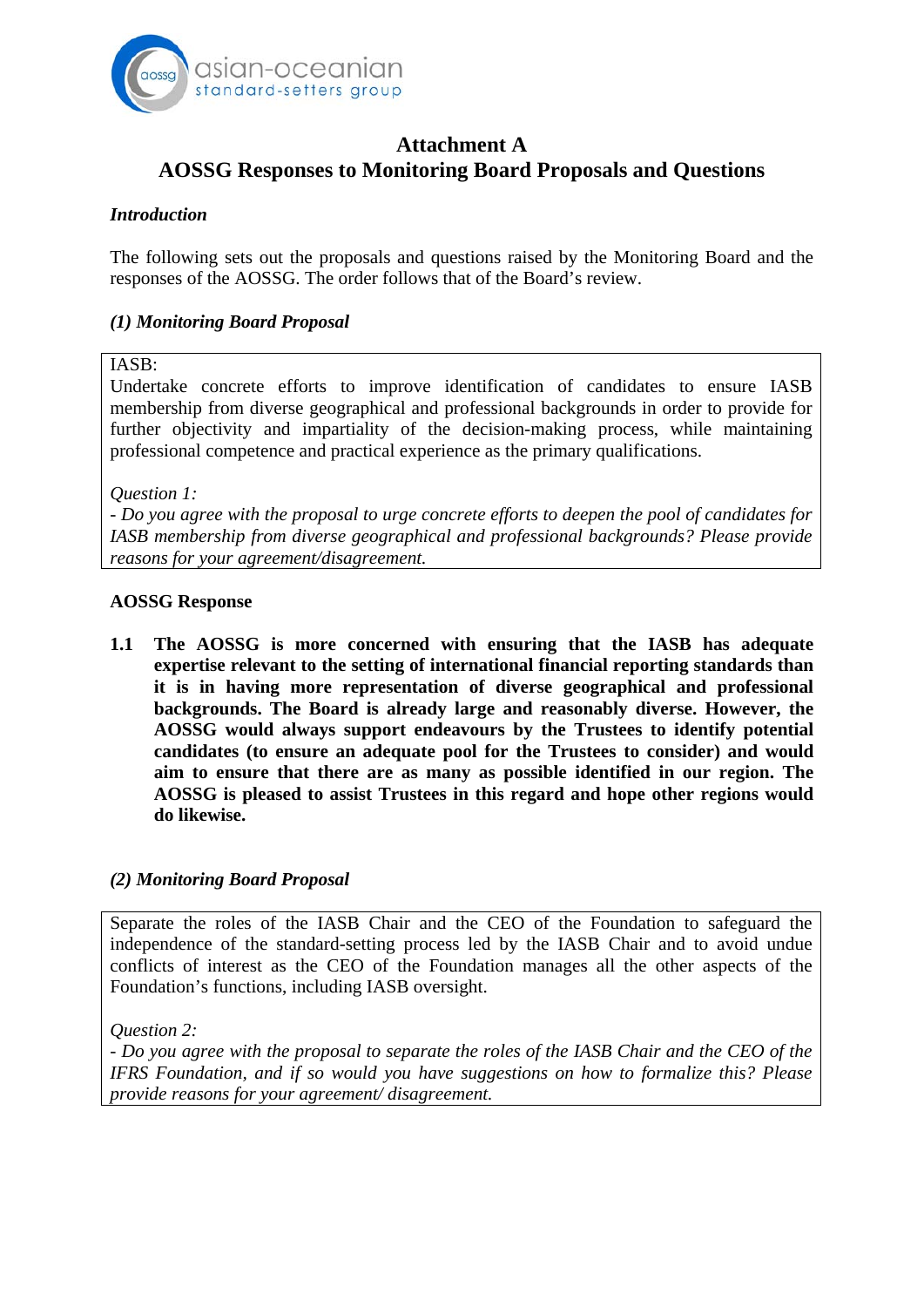### **AOSSG Response**

**2.1 Although we do not necessarily believe that a separation of roles is necessary, given that there is to be a separation of roles, we think the title of "CEO" may give a wrong impression of the role relative to what is actually expected of that person. In principle, we think requisites for the Chair of the IASB and a senior administrator (if so described) differ significantly, where one should have strong expertise in accounting and another should handle the day-to-day operation of the organisation. In addition, if the Foundation is to have a senior administrator, that person would need to work very closely with the Chair of the IASB on many matters. Accordingly, we would support there being a separate senior administrator so that it would facilitate the work of the Chair of the IASB. In this regard, the title of CEO may not reflect the role of the administrator and may imply, inappropriately, that the Chair is not a CEO. Perhaps the position could be described as Foundation Secretary or similar.** 

# *(3) Monitoring Board Proposal*

Consider clearer division of responsibility between staff dedicated to the IASB's operations and staff dedicated to the Foundation's administrative and oversight functions.

### *Question 3:*

- *Do you agree that clearer division of responsibility between staff dedicated to the IASB operations and staff dedicated to the Foundation's administrative and oversight functions should be considered, and if so would you have suggestions on how to formalize this? Please provide reasons for your agreement/disagreement.* 

# **AOSSG Response**

**3.1 AOSSG would agree that there should be separation of the roles, but is not aware of any operational demarcation problems at present. Perhaps, the concern comes more from a perception, where Trustees should fulfil an oversight role of the IASB's standard setting, which we understand is important to ensure its independence (both in substance and appearance) of the IASB. If such a perception is critically important, there is a good reason to separate the roles more clearly. Nevertheless, we also see the need for close dialogue between the Trustees' staff and the IASB so that educational and outreach activities are coordinated. This also applies to translation.** 

# *(4) Monitoring Board Proposal*

Trustees:

Continue to review the diversity of geographical and professional background of the Trustees so as to provide for objectivity and impartiality of the decision-making process.

*Question 4:* 

- *Please provide comments on any aspects of Trustee composition or appointments that you*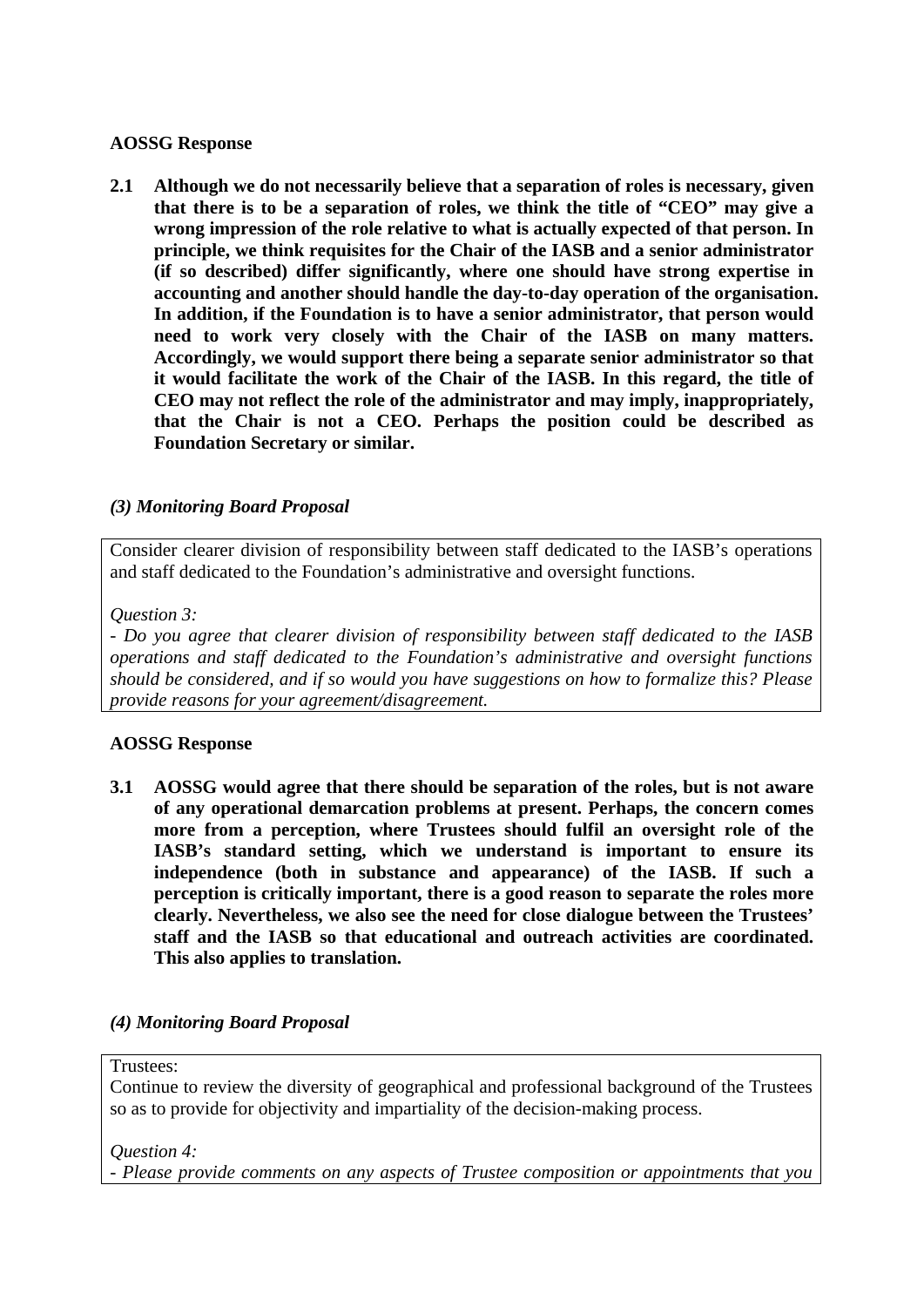### **AOSSG Response**

**4.1 The AOSSG is not aware of any issue with the diversity of geographical and professional background of the Trustees. However, if the Trustees would like to be seen more for the oversight function, its membership should consist more of those with experience of oversight in governance and strategy.** 

# *(5) Monitoring Board Proposal*

Devise formal procedures and clearer criteria for the nomination of candidates and appointment of Trustees accountable to the stated objectives for the IFRS Foundation.

*Question 5:* 

- *Do you agree with the proposal to provide increased transparency into the process for Trustee nominations? Please provide reasons for your agreement/ disagreement. To what extent should the Monitoring Board be involved in the nomination process?* 

- *Do you agree that further clarification of criteria for the Trustees' candidacy would help support confidence of the stakeholders? Please provide reasons for your agreement/disagreement.* 

#### **AOSSG Response**

**5.1 The AOSSG agrees that the nomination process for Trustee membership should be transparent, but it does not agree that the Monitoring Board should recommend candidates. What is needed from the Monitoring Board is independent assurance that the processes of the Trustees and IASB are operating as designed and to make recommendations to the Trustees for improvement, should this be seen to be needed.** 

#### *(6) Monitoring Board Proposal*

#### Monitoring Board:

Expand the membership to [eleven] members to include more capital markets authorities responsible for setting the form and content of financial reporting in respective jurisdictions, focusing on increased representation from major emerging markets. [Four] new members primarily from major emerging markets would be added on a permanent basis and [two] additional seats would rotate amongst authorities not permanently represented. The use of IFRSs in a jurisdiction and the contribution of the jurisdiction to the funding of the IFRS Foundation should be considered in selecting members.

*Question 6:* 

- *Should the membership of the Monitoring Board continue to be confined to capital markets authorities responsible for setting the form and content of financial reporting in respective jurisdictions?* 

- *Do you agree with the proposal to expand the Monitoring Board's membership by adding a*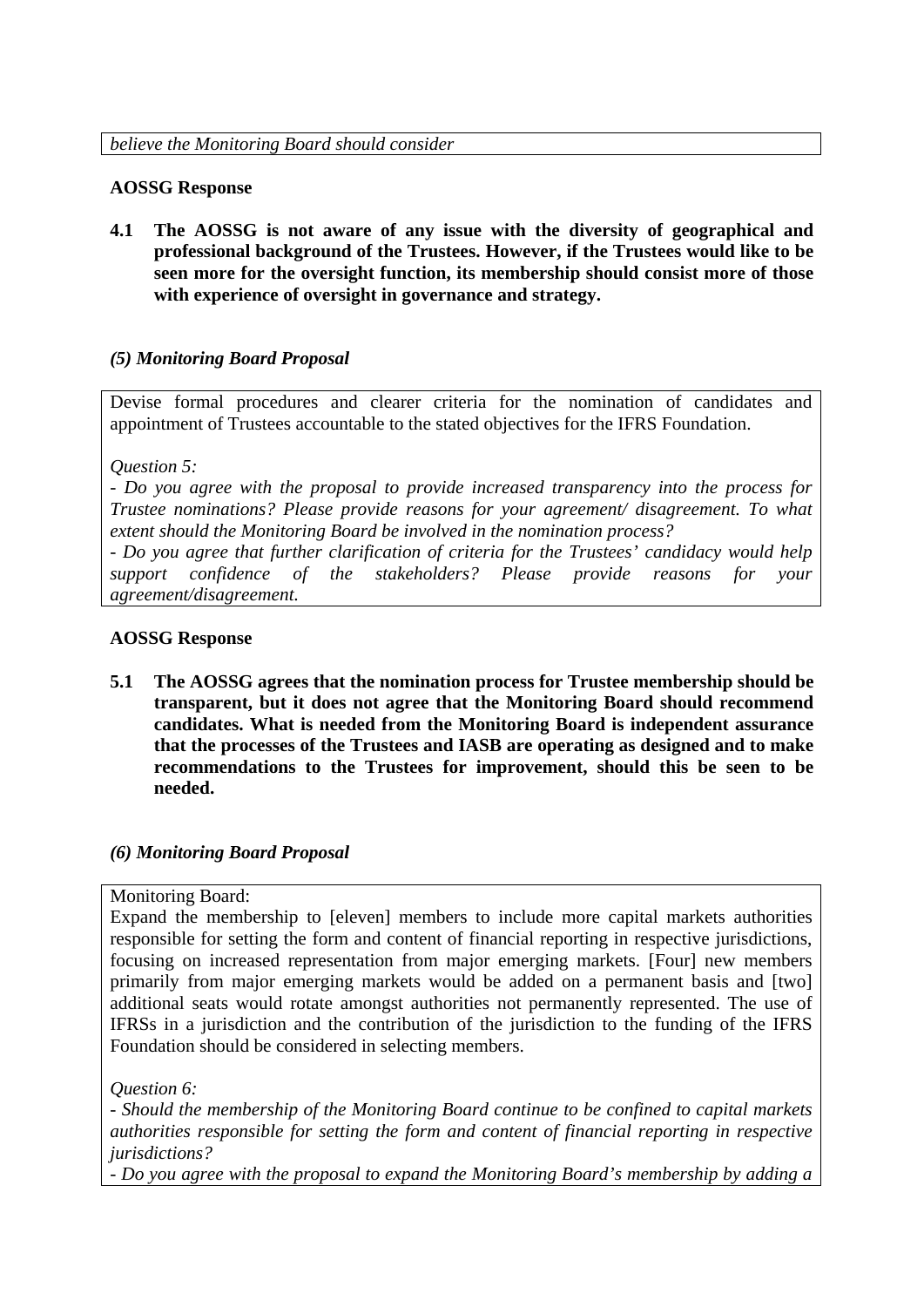*mix of permanent members ([four]) representing primarily major emerging markets and rotating members ([two]) from all other markets? Please provide reasons for your agreement/disagreement. How should the major markets be selected? Should a jurisdiction's application of IFRSs and financial contribution to standard-setting play a role?*  - *Do you agree that rotating members should be selected through IOSCO? Please provide reasons for your agreement/disagreement.* 

# **AOSSG Response**

- **6.1 We consider that the Monitoring Board membership should better reflect that IFRSs are used in different jurisdictions and sectors. The current membership seems to focus on capital markets authorities, but we think it should be reconsidered in due-course, taking into account the objective of the IFRS Foundation as well as the use of the IFRSs.**
- **6.2 When considering the membership, it is important that members should be able to reflect the broad constituency with an interest in standard setting and have knowledge and experience of both developed and emerging markets and smaller markets as well as knowledge and experience of adopting or converging with IFRSs.**
- **6.3 Some AOSSG members consider that it would enhance the transparency of the appointment process if there were measureable criteria for the jurisdictions from which members are appointed, such as size of GDP or size of capital market.**
- **6.4 Some AOSSG members strongly agree with the proposal to expand the Monitoring Board's membership by adding permanent members representing primarily major emerging markets. Those members also share the general views of the AOSSG membership expressed in paragraphs 6.1 to 6.3.**

# *(7) Monitoring Board Proposal*

Consider whether any types of decisions taken by the Monitoring Board would justify deviation from the current consensus-based decision-making system.

*Question 7:* 

- *Do you agree that the Monitoring Board should continue to make its decisions by consensus? Please provide reasons for your agreement/disagreement. Are there any types of decisions taken by the Monitoring Board for which voting other than by consensus (for example, by qualified majority) may be appropriate? If so please describe why and suggest an appropriate voting mechanism.* 

# **AOSSG Response**

**7.1 The AOSSG consider that decision making by consensus is appropriate as far as the size of the group is reasonably manageable, but repeats that what it is seeking from the Monitoring Board is independent assurance of the processes of the**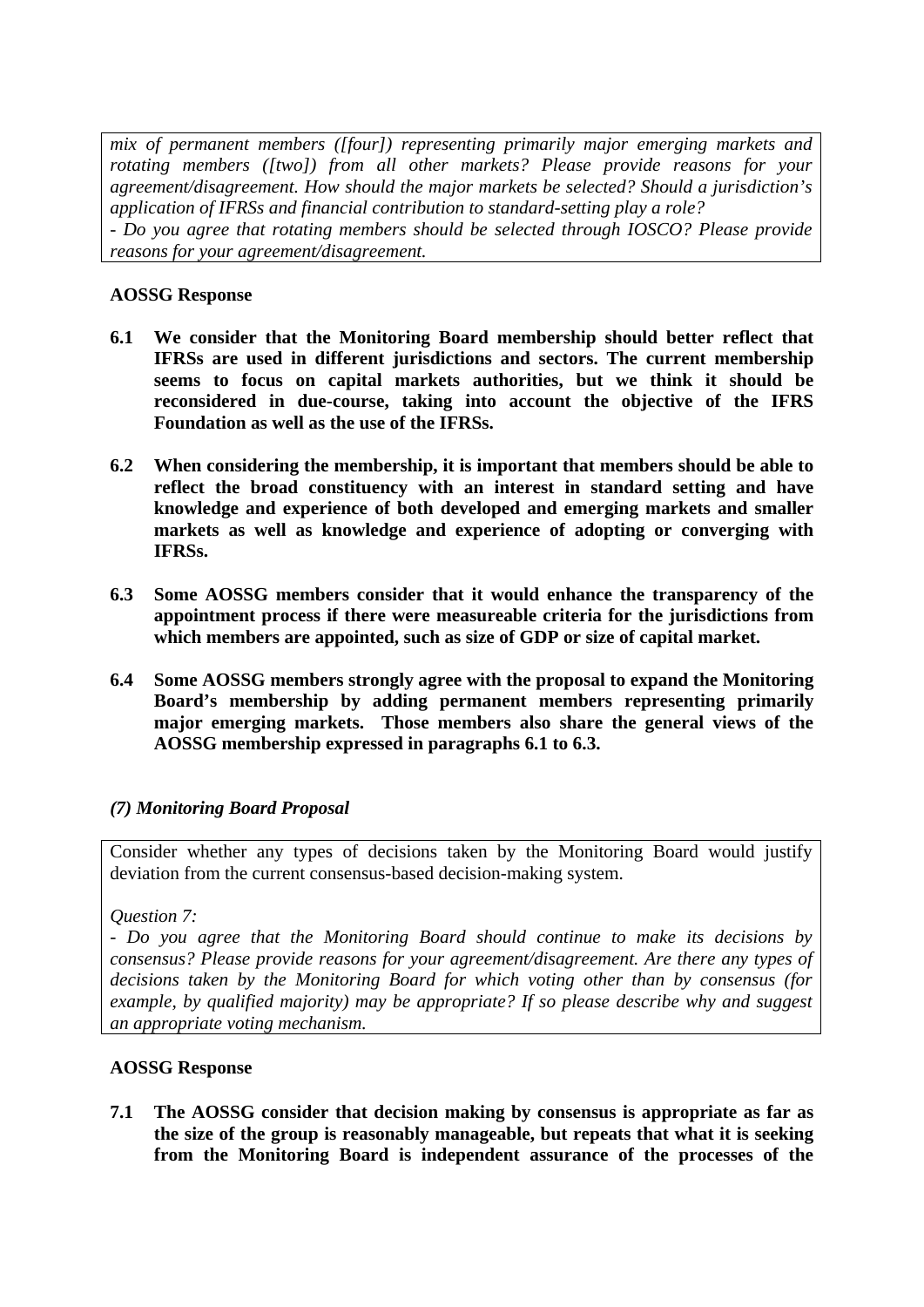# **Trustees and IASB. If, in arriving at a consensus, there is diversity in the views of the Monitoring Board we would wish to be aware of that diversity.**

### *(8) Monitoring Board Proposal*

With a view to increasing the involvement of other public authorities and international organizations, consider either:

a) extending the observer status to groups of prudential authorities and international organizations;

b) holding more formalized dialogue with public authorities and international organizations; or

c) establishing an advisory body composed of prudential authorities and international organizations.

*Question 8:* 

- *To ensure increased involvement of public authorities and other international organizations in Monitoring Board activities, do you support the Monitoring Board (a) expanding the number of Monitoring Board observers, (b) holding more formalized dialogue, or (c) establishing an advisory body, and on what basis? What should be the criteria for selecting participants?* 

#### **AOSSG Response**

**8.1 Please refer to the AOSSG answers to question 6. We believe it is important that the Board comprising a selected group of persons provide the assurance sought based on adequate due process in its monitoring. Also, the proposal seems to be disproportionate to the perceived problems. Consultation with other bodies should be part of that due process and such consultation should not be confined to observers or a limited panel of advisers.** 

#### *(9) Monitoring Board Question*

*Question 9:* 

- *Do you believe that the current arrangements for the standard-setting process adequately ensure the appropriate involvement of all relevant stakeholders and that all relevant public policy objectives are taken into account? Please provide reasons for your agreement/disagreement.* 

#### **AOSSG Response**

**9.1 The AOSSG is of the view that standard setting processes needs continuous improvement, reflecting upon the changes in the environment. The improvement should be made with the benefit of participation from a broad range of stakeholders, including those from jurisdictions at different stages of economic development and jurisdictions that are taking different strategies to aligning national standards with IFRSs. The AOSSG would welcome any changes if it leads to improvement rather than bureaucracy. Nevertheless, some may think that we**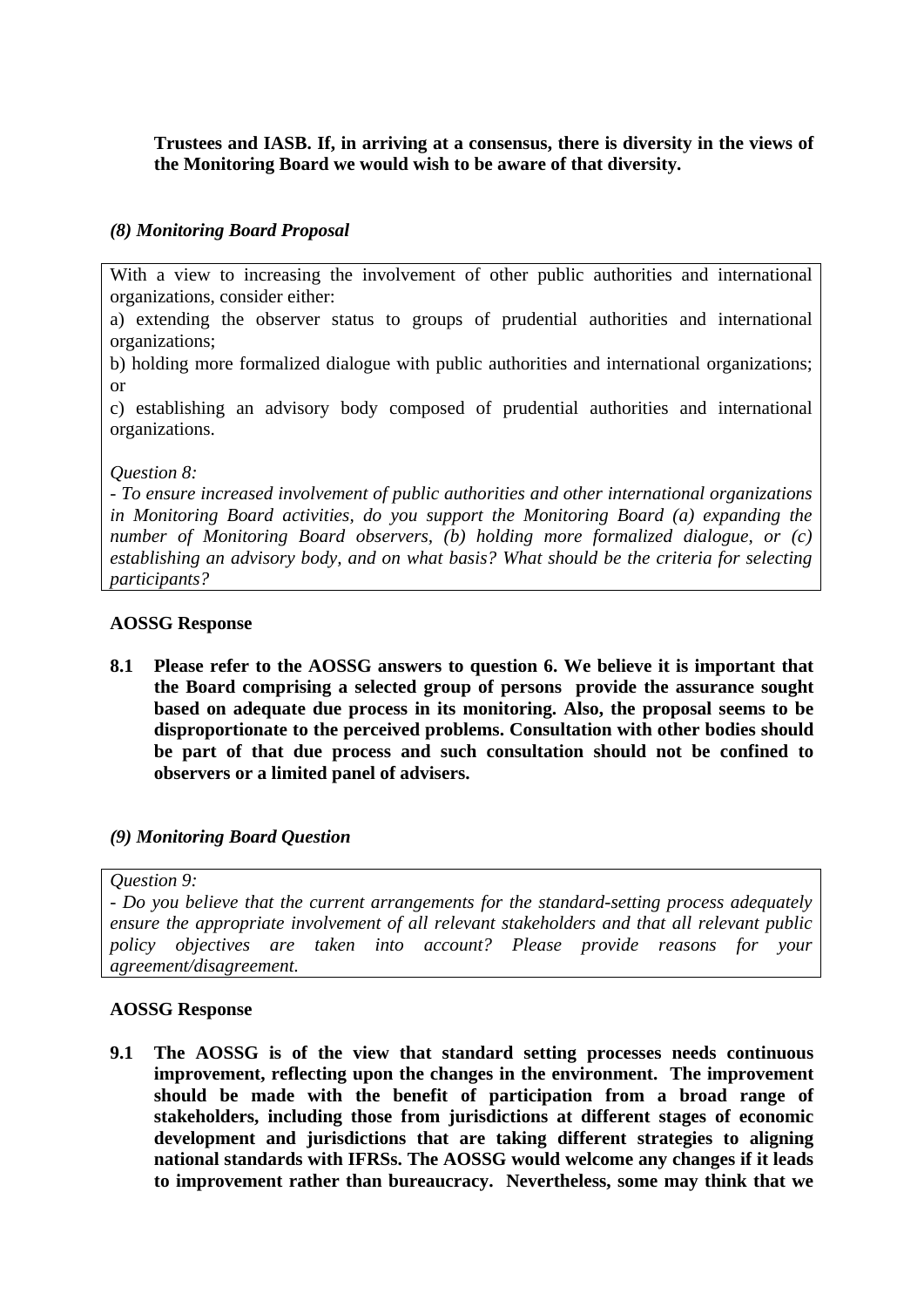**have reached the point where more than enough time and effort has been put into questioning governance and standard-setting processes, which typically comes from the jurisdictions in which IFRSs are already being applied. The degree of desire for change may vary depending upon whether a particular jurisdiction has adopted IFRSs already.** 

- **9.2 The formation of the AOSSG reflects a concern in our region that the agenda for IFRS was being captured, to some degree, by other regional influences in an unhelpful and somewhat political way. We wish to see a return to a more technical focus of the IASB that is not skewed by the US GAAP/IFRS convergence issue or by the resistance to embrace needed change. Implicitly, this means that we think our voice has not been adequately heard and we accept partial responsibility for not having been more involved.**
- **9.3 The AOSSG's formation, and its concentration on contributing constructively to improving IFRS, is intended to help rectify the latter problem. We trust that the IASB will respond to our views going forward, especially as this region rivals other regions for the size of its capital markets and exceeds others from a population viewpoint. The successful implementation of IFRS throughout our region must be a shared prime focus of the Trustees, the IASB and ourselves. The failure of IFRS in the Asian-Oceanian region would offset any gain elsewhere.**

# *(10) Monitoring Board Proposal*

Enhance publication of written records of Monitoring Board deliberations, increase the use of press releases, and strengthen the exposure of Monitoring Board members' views to the media and wider audiences.

#### *Question 10:*

- *What are the appropriate means and venues for the Monitoring Board to enhance the visibility and public understanding of its activities?* 

#### **AOSSG Response**

**10.1 The Monitoring Board's meeting proceedings should be available publicly whenever practicable and the Board should be totally transparent in its deliberations and processes. The activities of the Monitoring Board should be strictly confined to providing independent assurance; otherwise, the public will be confused as to the respective roles of that Board and the Trustees.** 

# *(11)Monitoring Board Proposal*

Consider if the Monitoring Board's current ability to refer matters to the IASB for consideration, requiring feedback, is sufficient, or whether an explicit role should enable the Monitoring Board to place an item on the IASB agenda.

*Question 11:* - *Do you believe that the current arrangements for Monitoring Board*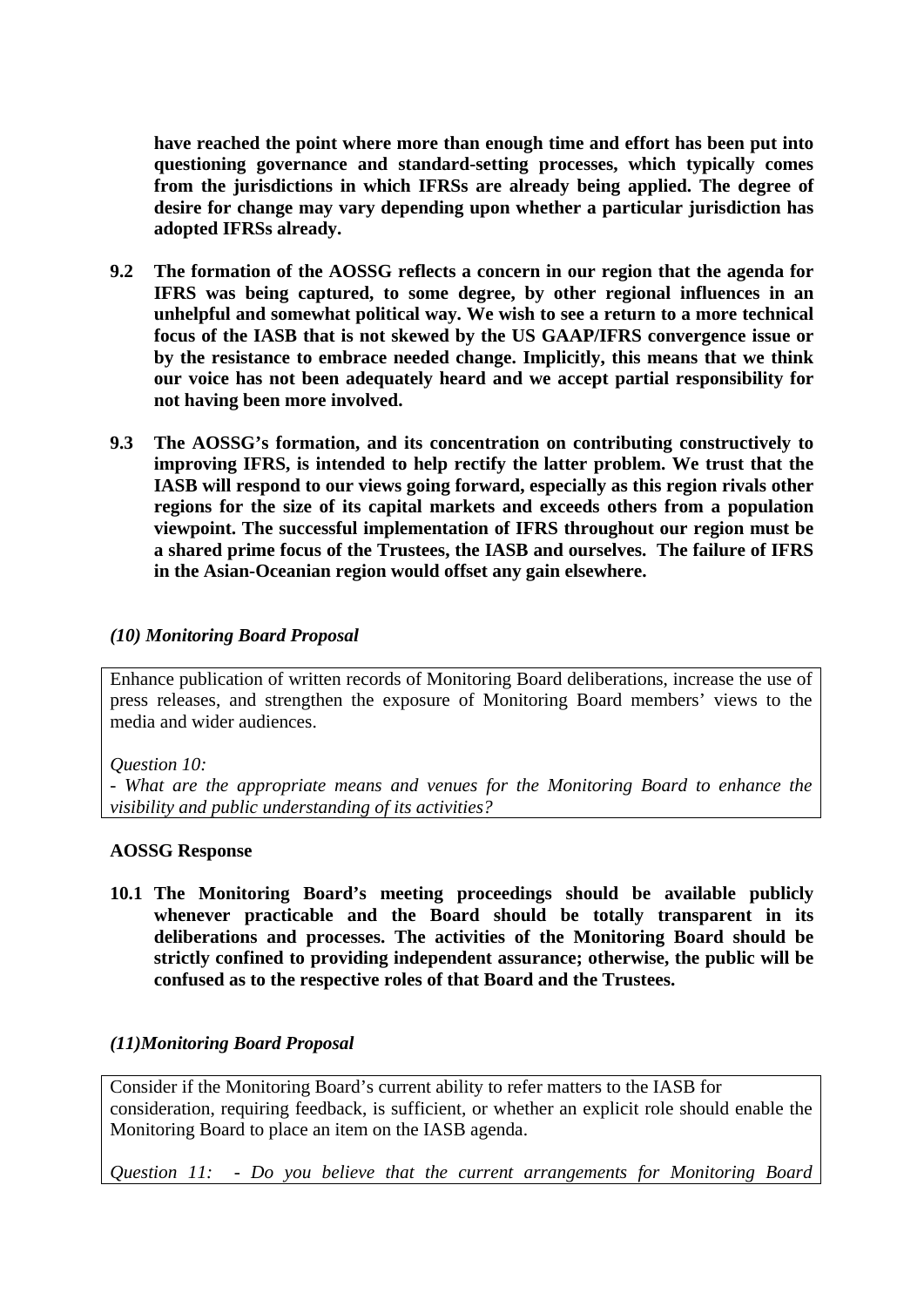*involvement in the IASB's agenda-setting are appropriate, or should the Monitoring Board have an explicit ability to place an item on the agenda, or would you consider other alternatives that would enhance the Monitoring Board involvement in the IASB agenda setting? Please provide reasons.* 

### **AOSSG Response**

**11.1 The AOSSG is strongly opposed to the suggestion that the Monitoring Board could interfere with the agenda of the IASB. In providing independent assurance there is no limitation as to what the Monitoring Board could recommend, but we think it would be most unwise for it to be seen to influence the agenda of one of the bodies it is independently assessing. In our view, the IFRS Advisory Committee, where IOSCO and other Monitoring Board members are present, is the appropriate forum for conveying views to the IASB about agenda items, rather than the Monitoring Board.** 

# *(12) Monitoring Board Proposal*

Explore possible options to establish a non-voluntary, transparent and stable public funding platform for the Foundation.

#### *Question 12:*

- *Do you have concrete suggestions on how the Monitoring Board or the Trustees could encourage a move towards a more stable and independent funding model?* 

#### **AOSSG Response**

**12.1 While the AOSSG agrees that stable funding is necessary to help ensure independence of the IASB, the AOSSG regards this matter as an important one for the Trustees, rather than being a matter for the Monitoring Board except insofar as the Board could consider providing support for the Trustees.**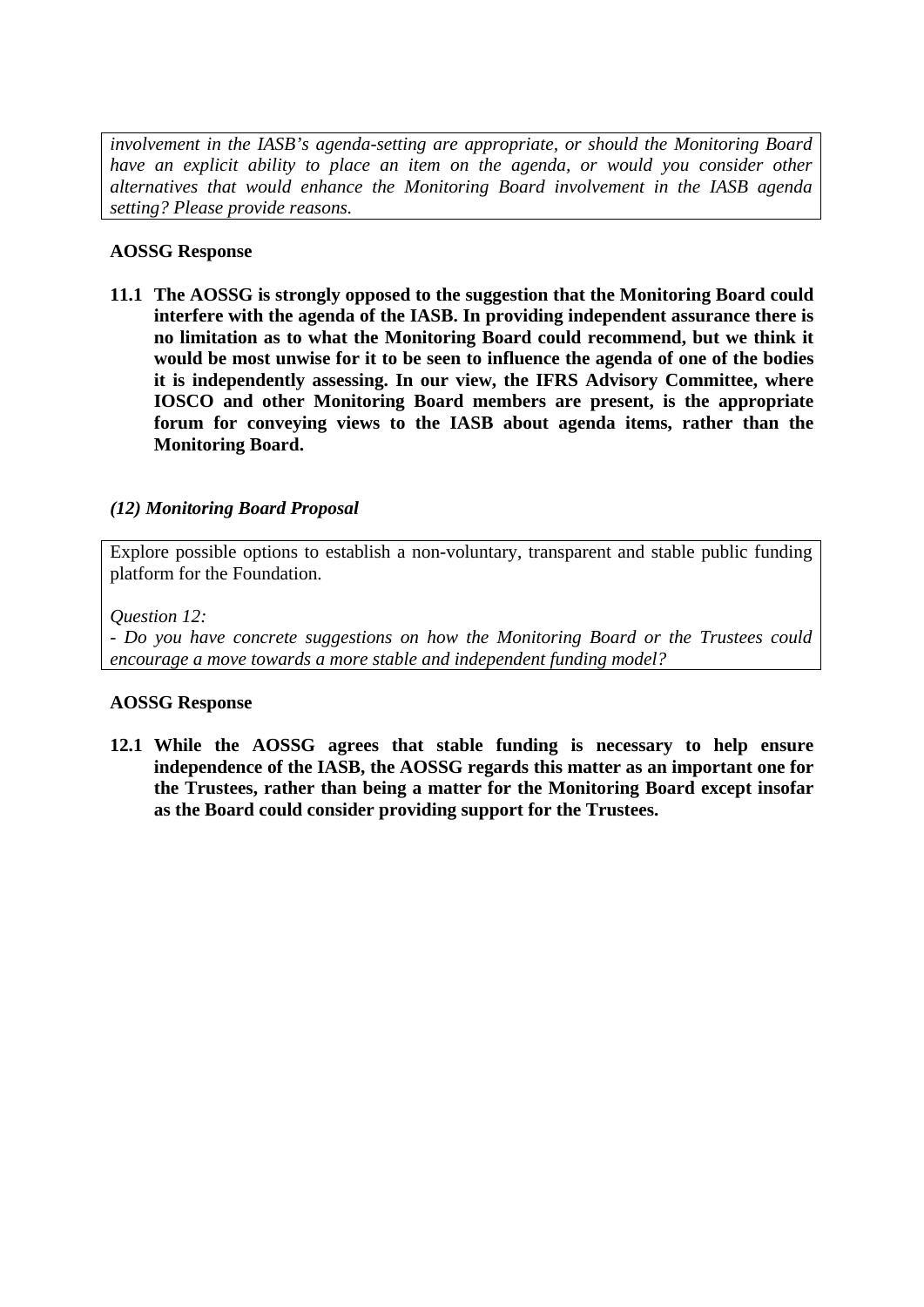# *(13)Monitoring Board Proposal*

Enhance the Monitoring Board's involvement in the nomination of the IASB Chair by enabling the Monitoring Board to provide a set of criteria for selecting potential candidates and evaluate certain candidates on the short list against the criteria during the selection process. Additionally, consider whether the Monitoring Board's role should also involve consultation on the Trustees' final decision and/or playing any further roles.

### *Question 13:*

- *Do you believe that the Monitoring Board should have a more prominent role in the selection of the IASB Chair? Do you agree with the proposal that the role include involvement in establishing a set of publicly disclosed criteria for the Chair, and assessment of a short list of candidates against those criteria? Please provide reasons.* 

- *Do you believe that the Monitoring Board should be given any further, specific role in the selection of the IASB Chair? In particular, should the Monitoring Board approve the Trustees' final selection? Please provide reasons.* 

#### **AOSSG Response**

**13.1 No, the AOSSG does not believe the Monitoring Board should be involved in the selection of the IASB Chair, other than as a scrutineer of the process. The most recent appointment process has, rightly or wrongly, caused some concern among our constituents. In our view, good governance suggests that members of the Monitoring Board and the Board of Trustees should be ineligible for appointment to the IASB during the time they are members and for a reasonable period thereafter.** 

#### *(14) Monitoring Board Proposal*

As regards other IASB members, explicitly include in the Monitoring Board's responsibilities consultation with the Trustees as they further develop the framework to ensure proper balance in the composition of the IASB.

#### *Question 14:*

- *Do you agree that the Monitoring Board's responsibilities should explicitly include consultation with the Trustees as they further develop the framework to ensure proper balance in the composition of the IASB? Please provide reasons for your agreement/disagreement.* 

### **AOSSG Response**

**14.1 The AOSSG believes the Monitoring Board needs to understand the Trustees' processes and strategies for appointing IASB members, but that it should remain independent of the application of those processes and strategies; otherwise, it would erode public confidence in the IASB.**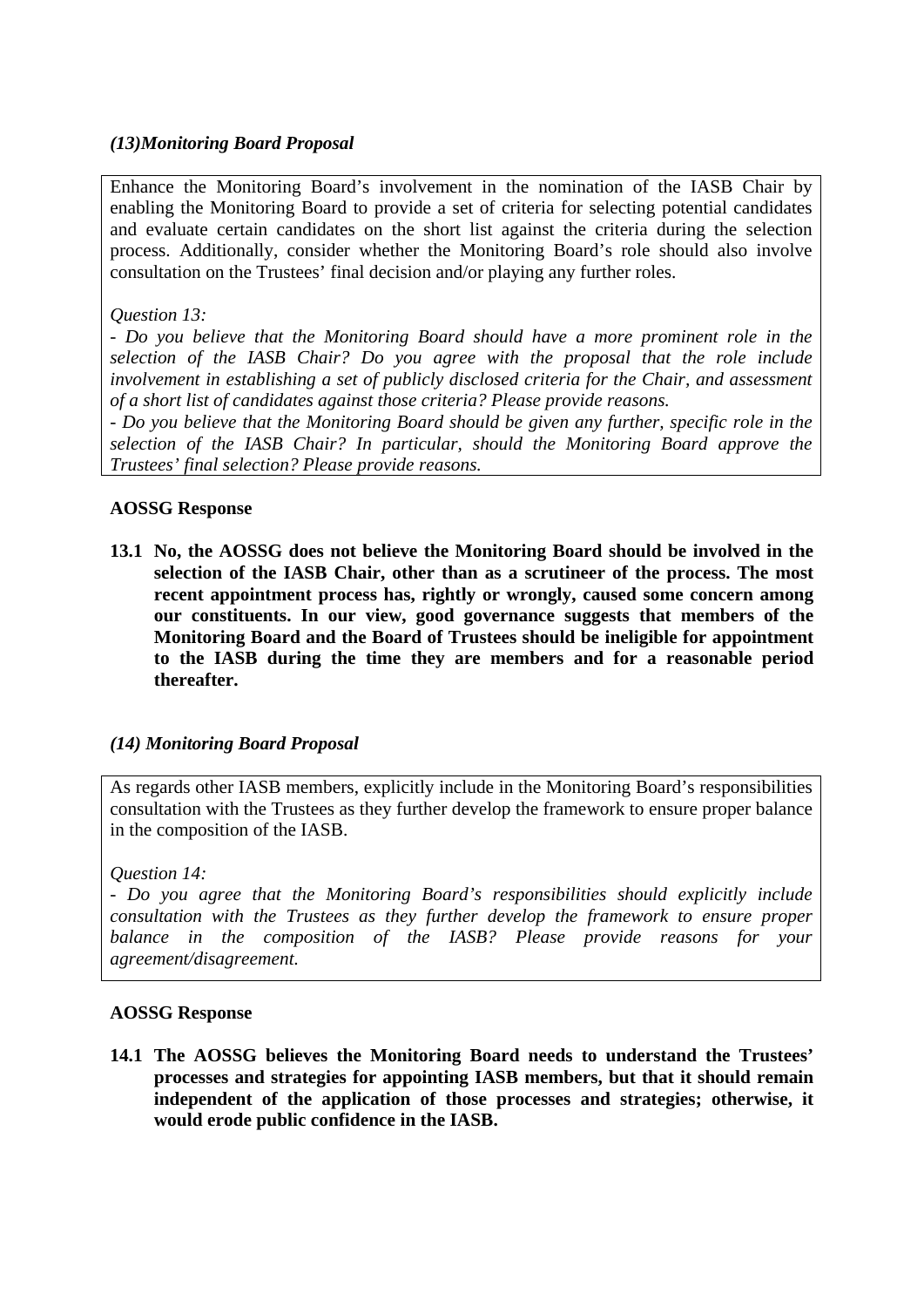# *(15)Monitoring Board Proposal*

Explore the possibility of establishing a permanent secretariat for the Monitoring Board.

*Question 15:* 

- *Do you agree with the proposal to consider establishing a permanent secretariat for the Monitoring Board to support its increasing roles in overseeing the governance of the standard-setter? Would you support this proposal even if it would require additional financial contributions from stakeholders? Please provide reasons.* 

### **AOSSG Response**

**15.1 The AOSSG does not believe the Monitoring Board needs more than a basic rotating seconded staff to carry out the role of providing independent assurance. The AOSSG is concerned at the increasing bureaucracy surrounding international standard-setting and its potential to divert resources from improvements in financial reporting.** 

# *(16) Other Monitoring Board Questions*

#### *Question 16:*

- *Do you agree with the need for regular reviews, and the interval of five years as a benchmark? Should the reviews be aligned with the timing of the Foundation's mandated Constitution reviews? Please provide reasons for your agreement/disagreement.* 

#### **AOSSG Response**

**16.1 The AOSSG is seeking continuing independent assurance from the Monitoring Board of the application of the processes of the Trustees and the IASB. We think this should occur periodically. It may be that a more formal review should be conducted as and when needed. We do not consider a fixed period is needed to prompt such a review. If the Trustees or the IASB make significant changes to procedures and processes, we would expect the Monitoring Board would find it efficient and effective to look at them contemporaneously and also, where needed, with hindsight.** 

# *(17) Other Monitoring Board Questions*

*Question 17:*  - *Do you have any other comments?* 

#### **AOSSG Response**

**17.1 The scope of some AOSSG members' standard-setting responsibilities is all sectors of their economy (including the public and private not-for-profit sectors). Most have a scope closer to the IASB's current scope of responsibilities. For those with a broader mandate, it is of quite some concern that the Monitoring Board is**